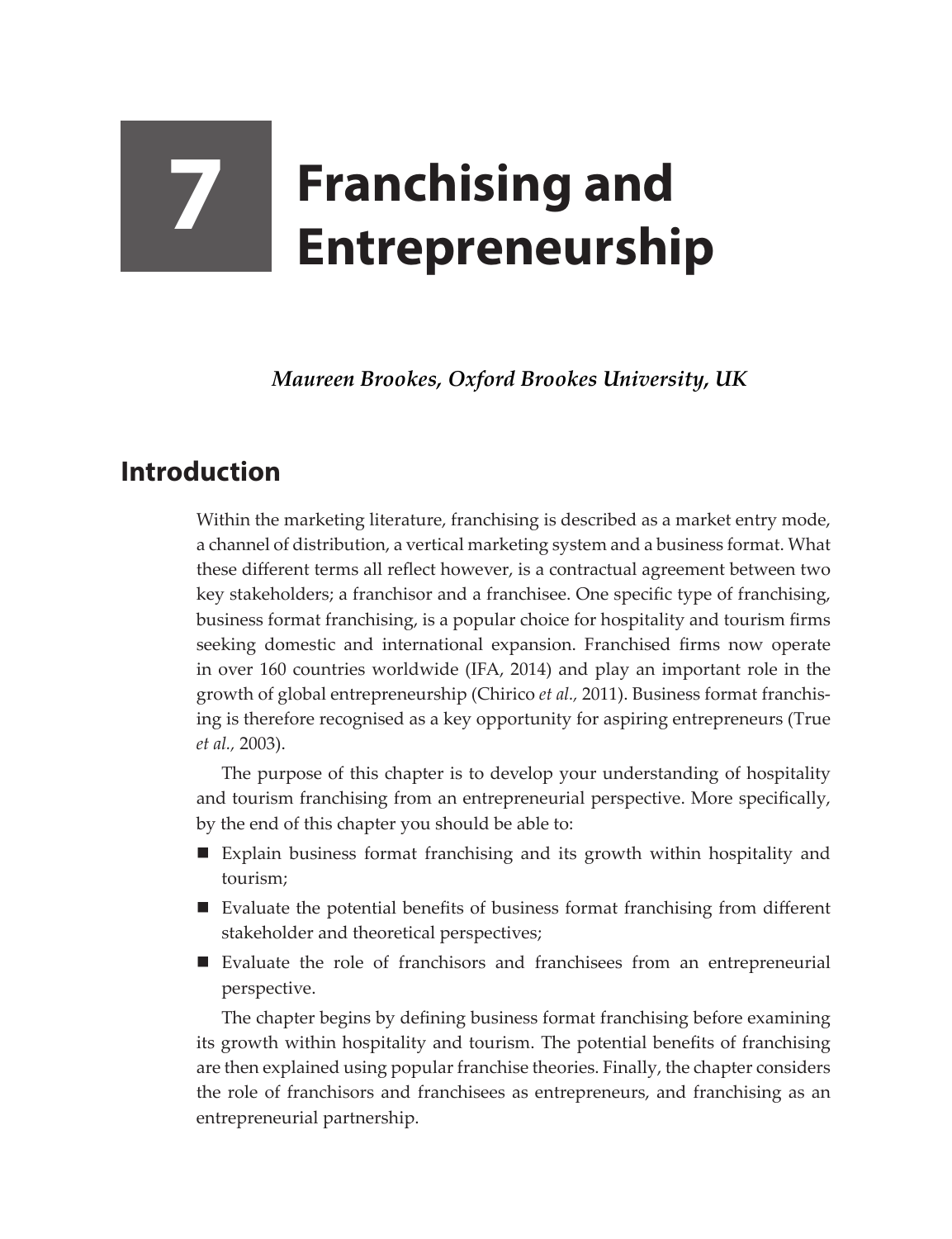### **Business format franchising explained**

In business format franchising, a franchisor develops a business concept which franchisees replicate and operate on the franchisor's behalf. The franchisor develops a brand name, a trade mark, a specific product and/or service, and a defined method for operating franchised units (Weaven and Frazer, 2003). The franchisor then sells the right to operate one or more units to franchisees for a contractually determined period of time. The franchisor normally provides the franchisee with initial training and detailed operating manuals, as well as ongoing operational, technical and marketing support. In return, the franchisee pays an upfront fee for the franchised unit and ongoing royalty fees based on a percentage of gross sales and advertising fees.

There are different variations of franchise contracts used within hospitality and tourism. While some franchisees operate as single-unit franchisees, others grow the number of units they operate sequentially over time to become multiple-unit franchisees (Grunhagen and Mittelstaidt, 2005). Some franchisors offer contracts which entitle the franchisee the rights to operate multiple franchised units (area franchise) and/or to grant these rights to third parties as sub-franchisors (master franchise) in a defined geographical territory (Brookes and Roper, 2011). These contracts often stipulate the number of units to be opened within a specified time frame. Text box 1 provides an overview and examples of the different types of franchising.

#### **Text box 1: Types of franchising**

**Single Unit:** a franchisee signs a contract to operate a single franchise unit. These agreements are used by franchise firms such as Pappa John's Pizza and Dairy Queen.

**Multiple Unit**: A franchisee signs one or more contracts to operate more than one franchise unit; units are frequently added sequentially over time. Subway franchisees frequently open subsequent units. Multi-unit franchise operators control 55% of all franchised units in the U.S.

**Area Franchise** (also called corporate): A franchisee signs a contract to develop and operate multiple franchised units over a defined geographical territory; development targets are frequently set by the franchisor. Yum Brands used this type of contract when entering China with the KFC franchise.

**Master Franchise**: A master franchisee signs a contract to operate multiple franchise units and/or sub-franchise units to other franchisees over a defined geographical territory; development targets are frequently set by the franchisor. Choice Hotels used these agreements when expanding into Europe.